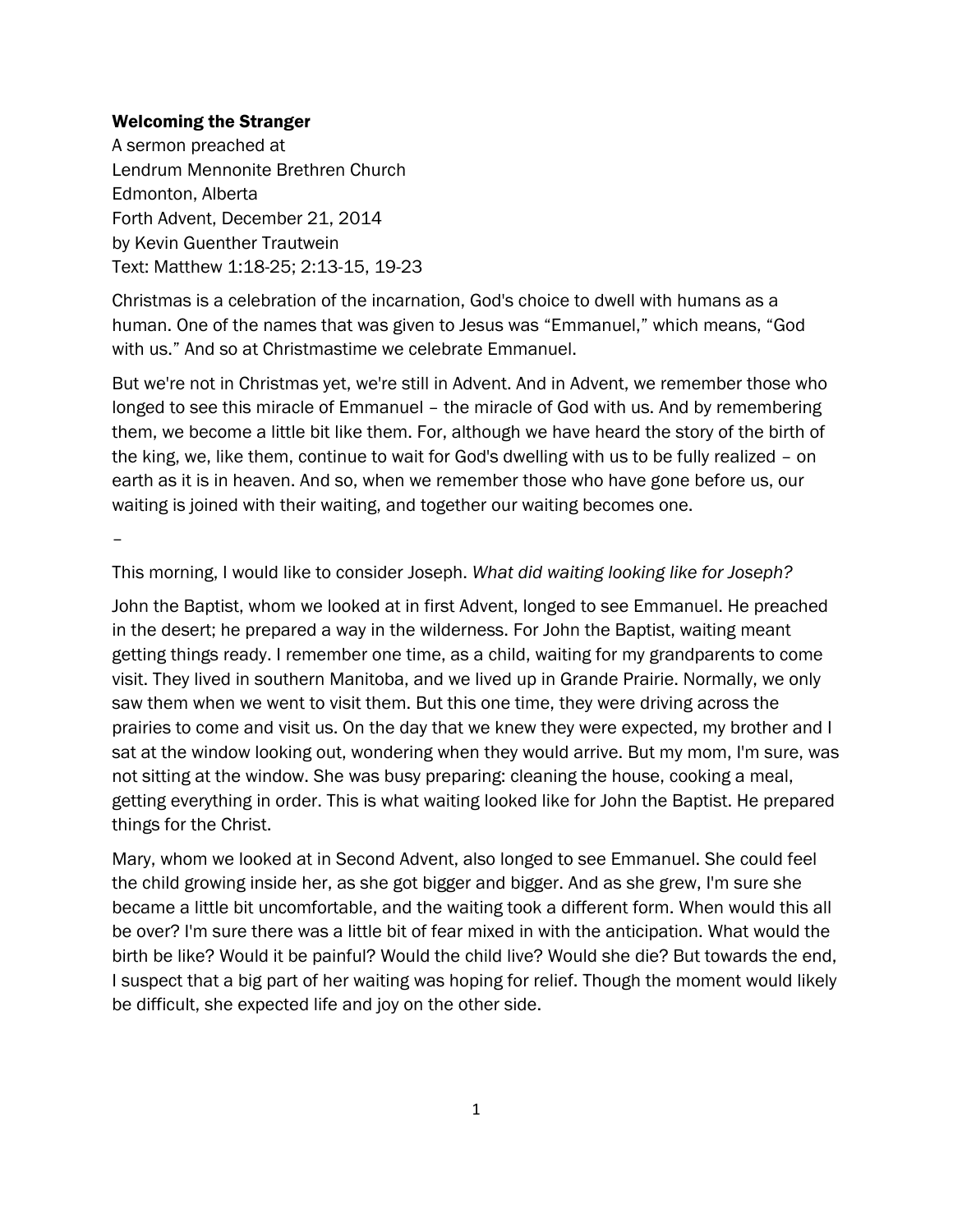Even the angels, whom we looked at last week, at third advent, longed to see Emmanuel. Why would angels, who come and go from God's presence, long to see Emmanuel? Perhaps their waiting was a little bit like actors in a play. You've been practicing for months. You know every detail of the script; there are no surprises. But on opening night, you still get nervous. You long for others to see the work that you've been engaged in, the story that you've come to love. You long to see the look on their faces when the twists and turns of the plot are revealed. You long for the preparation to come to fruition. Though I'm not an actor, I sometimes get a similar sense of anticipation when I introduce a new book or musician to a friend. Even though I may be quite familiar with the story or with the music, I sometimes reread it or re-listen to it, thinking about my friend. How will she read this book, and what will she notice that I hadn't? Or what will he hear in this song? What might speak to him that I completely missed? Anticipating someone else's experience can make the people and places that we are familiar with strange and new again. Whatever the waiting was like for them, 1 Peter chapter 1 tells us that the salvation of the human race, Emmanuel, is something that even the angels longed to see.

But what did waiting look like for Joseph?

# 1. Joseph's waiting looked like uncertainty

Unlike the other characters in the story, Joseph didn't know what he was waiting for.

Mary was Jesus' mother. Though she could have no idea what kind of a person Jesus would be, she knew that she was his mother. The child that would be born would be flesh of her flesh, and bone of her bone. But Joseph wasn't Jesus' father.

John was apparently Jesus' cousin. Even though they may not have known each other well, or they may never have even met – even still – you know how it is in families: news travels. You grow up hearing stories about family members, and so you have some idea of what to expect. But Joseph wasn't even Jesus' family.

The angels who dwell with God already knew the Word of God. Although they could not have known what the Word of God would be like when the Word became flesh, they knew the character of the Word of God. And so the angels had some idea of who they were waiting for. But Joseph was not an angel; he was a carpenter, whose life was wood and stone.

Joseph couldn't have known who he was waiting for. Waiting must have looked like uncertainty, apprehension, perhaps risk. He was waiting for a stranger, for a person about whom he knew nothing.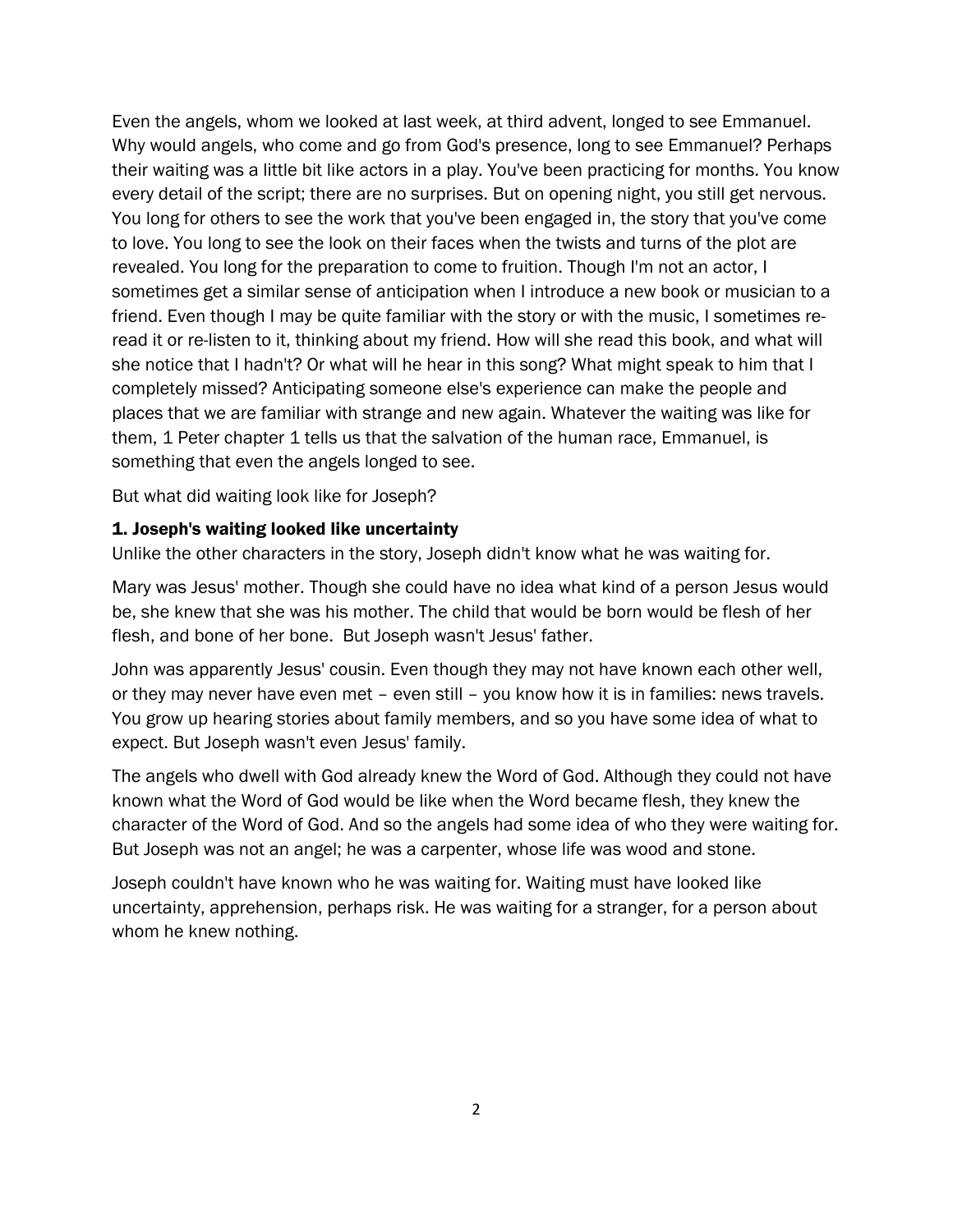#### 2. Joseph's waiting looked like hospitality

How could Joseph wait for someone whom he didn't even know? How could he welcome a stranger?

Joseph was an Israelite, and the Israelites had lots of experience with welcoming strangers. Strangers are quite common in the Hebrew bible.

The father of the Israelite people, Abraham, was a stranger himself, who wandered far from home in search of the Promised Land. Later, Abraham welcomed some strangers into his tent, and these strangers told him that he and Sarah would have a child, even though they were well past child-bearing years.

Abraham's descendants, the Israelites, were strangers in Egypt. The Egyptians feared these strangers, and tried to control them by making them into slaves. But God freed the slaves and led them out of Egypt and into the Promised Land.

When they got to the promised land, in Deuteronomy chapter 10, God commanded the children of Israel: "The Lord your God is God of gods and Lord of lords, the great God, mighty and awesome, [he] is not partial and takes no bribe, [he] executes justice for the orphan and the widow, and loves the strangers, providing them with food and clothing. You shall also love the stranger, for you were strangers in the land of Egypt."

Over and over again, the Israelites got into trouble when they treated strangers poorly. One of the main indictments of the prophets against the Israelites was their mistreatment of the strangers in their midst.

But we also have the story of Ruth and Naomi – a story about a time when the Israelites got hospitality right. In the first part of the story, Naomi was far from home – alone and vulnerable. So Naomi decided to return to her own people. As Naomi was preparing to leave, however, her daughter-in-law, Ruth, decided to leave her own people and go with Naomi. The rest of the story tells how Ruth, the stranger, was treated with hospitality until eventually she was integrated completely into Israelite society. In Matthew's gospel, Ruth is named in the genealogy as an ancestor of King David and of Jesus.

Hospitality toward strangers is such an important theme in the Hebrew Bible that I've only begun to scratch the surface. But in Israelite thinking, hospitality could only be extended to strangers. Welcoming your family or friends wasn't hospitality; it was an obligation. But in a time without hotels, in a place where water was scarce, and wells were guarded, and bandits roamed the roads, travelers relied on hospitality for their lives. Of course, there were also risks for hosts. If the stranger turned out to be a robber or an enemy, he might steal from you or worse. Hospitality was a deadly serious business for both parties.

So, as Joseph waited for Emmanuel, he knew that the child in Mary's womb was a stranger who posed a risk. But Joseph was a righteous man, and so he welcomed the stranger.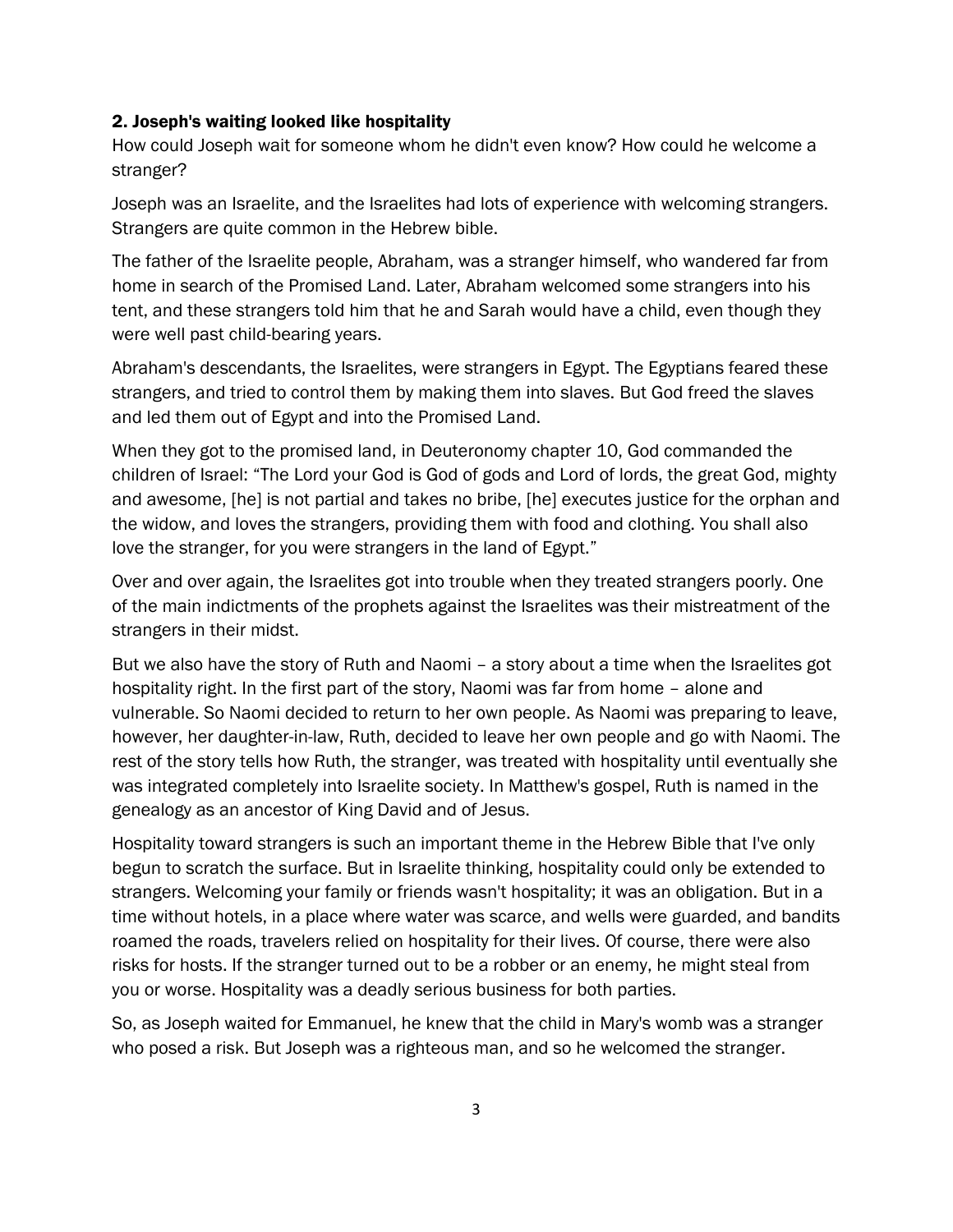# 3. Joseph's waiting looked like the waiting that comes before fostering a child

What does it mean to think of children as strangers?

Normally we don't think of babies as strangers, but author Rodney Clapp has written a chapter called "Welcoming Children & Other Strangers," in which he discusses four ways in which children are strangers.

Children are strangers because they are completely alien to us. They know nothing of our language, our culture and customs. They have to be taught how to live in our world. And so they are like anyone who comes from another country. Arthur really is a little stranger to me. Sherri and I sometimes ask each other, "I wonder what Arthur will be like when he can talk? What kinds of things will he want to tell us?" We have our guesses, but for now that's all they are. Arthur remains a bit of a stranger to us.

But children are also strange because they copy us and, by copying us, they pick up these strange habits and mannerisms. They reflect our strangeness back to ourselves. Arthur is a great copy-er, but sometimes he does the oddest things. He might play a certain game or have a certain expression, which will seem strange, until I realize that it is a copy of me.

Children are strange because they don't belong to us. They belong to God, and, because of that, they have independence and a worth that does not derive from us. Arthur does not belong to me or to Sherri, he belongs to God. So we are not free to shape Arthur into our own image. Rather, we are entrusted with nurturing the image of God in Arthur.

And finally, children are strangers in our society because they freely admit their dependence on us. In a culture such as ours, which values self-sufficiency and autonomy, children are strange because they need others, and they know it. They shock us with their lack of independence. I might spend an entire afternoon and evening with Arthur, but at bedtime he will still ask me to sit with him while he falls asleep. This absolute dependence can be frustrating when I want to get things done, but, like a stranger, it also challenges my priorities.

So children really are quite strange. And in this way, any parent is a little bit like Joseph. We welcome little strangers into our lives, in the hopes that one day they won't be strangers anymore. And so all parenthood is an act of hospitality. Yet Joseph extends this kind of hospitality beyond biological parenthood. He was a foster parent, and so anyone who welcomes a child into their lives, especially when that child is not their own, follows in the footsteps of Joseph.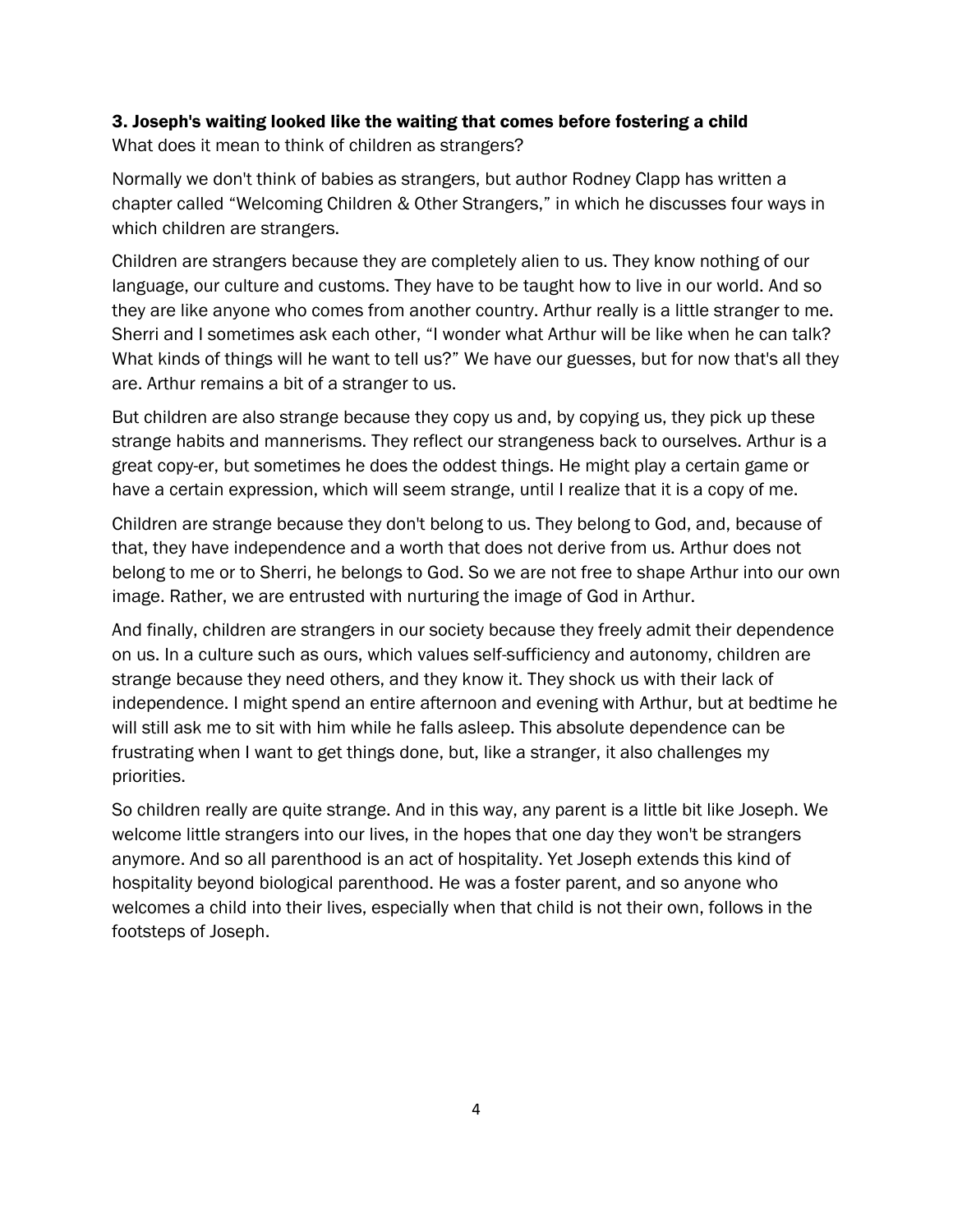## 4. Joseph's waiting prepared him for disruption

What kind of a disruption could the baby Jesus possibly cause Joseph?

Welcoming the stranger was disruptive for Joseph because, once he accepted Mary and her unborn child into his protection, he could not abandon them. Their trials became his trials. As they traveled to Bethlehem, it might have been easy for an unattached man to find shelter, and he probably could have moved more quickly without a pregnant woman to care for. But Joseph's decision to welcome the stranger affected Joseph's options. He was forced to beg for shelter.

There is a Christmas tradition in many Spanish-speaking countries, which probably originated in Spain in the 15th century, of acting out Joseph's search for an inn. *Posadas*, which means "lodging" or "accommodation," is a nine day religious festival where Joseph leads Mary from house to house, begging for a place to stay.

"In the name of heaven," Joseph cries, "I request you grant us shelter, Given that she cannot walk. She is my beloved wife."

"This is not an Inn," The people inside the house respond. "Please continue ahead. I cannot open, you may be a robber."

"Do not be inhumane!" Joseph continues. "Grant us charity, since the King of heaven will prize you for it."

"Go away, already," the people inside again reply, "and do not bother me, because if I get upset I will beat you up."

Joseph continues to ask for help from houses along the street until, eventually, the predetermined house opens up to them and there is a celebration. In the *Posadas* festival, Joseph is remembered as a stranger on the road – a pilgrim – in need of shelter and support.

But Joseph's disruption continued after Bethlehem. Two years later, Joseph was forced to flee the violence of his home country and seek refuge in a foreign land. He lived in Egypt for a number of years, until he learned that those who wanted to harm Jesus were dead. Then he returned to Israel, but this time to the region of Nazareth, which was not his home. And so he became a stranger once again.

–

As we've seen, Advent looked different for Joseph than it did for the other characters. For Joseph, waiting involved a lot of uncertainty – even absolute uncertainty. More than any of the others, he could have had no idea who or what he was expecting.

But waiting also took the form of hospitality, of welcoming a stranger, with all of the risk that it involves. As a righteous Israelite, Joseph was expected to always be waiting to host a stranger.